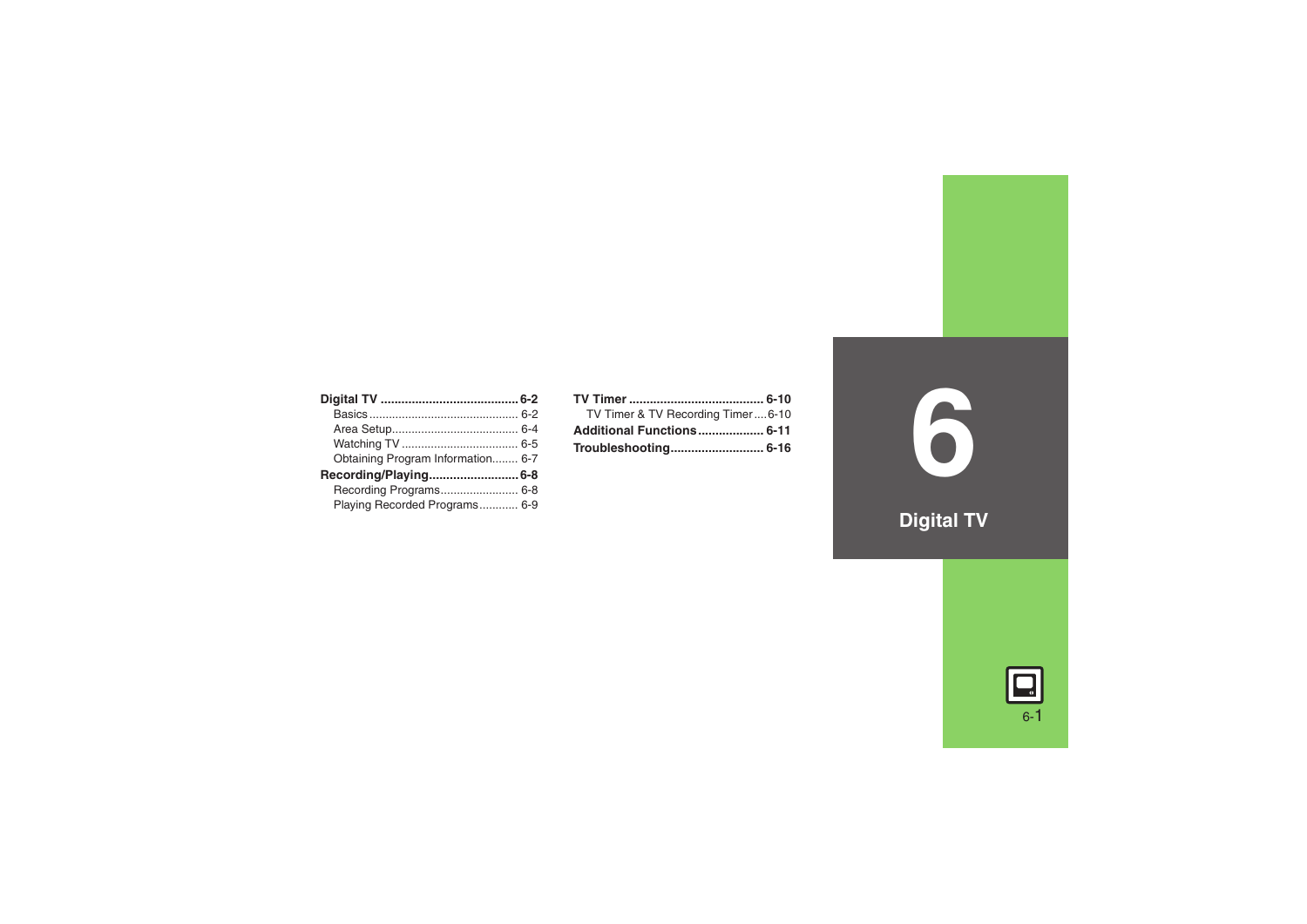### <span id="page-1-1"></span><span id="page-1-0"></span>**Basics**

831SH s supports One Seg terrestrial digital television broadcast services developed for mobile devices in Japan.

#### **Watch Live Television**

Set up a channel list for your service area to access available programming.

### **TV Listing (EPG) & Program Info**

Find program channels and times for specified area or open program details via current channel's schedule.

#### **View Data Broadcasts**

In addition to audio and visuals, enjoy text, program-related information and interactive services.

#### **Record & Play Back Shows**

Record current program on Memory Card for later viewing on handset.

#### **Reserve TV Programs**

Record a show or activate TV at a specified time; enter dates & times manually or reference TV Listing electronic program guide.

### **Landscape Position**

Enjoy widescreen TV images in landscape position.

 $\bullet$  Use  $\bullet$  according to TV orientation. (Key assignments change as follows.)



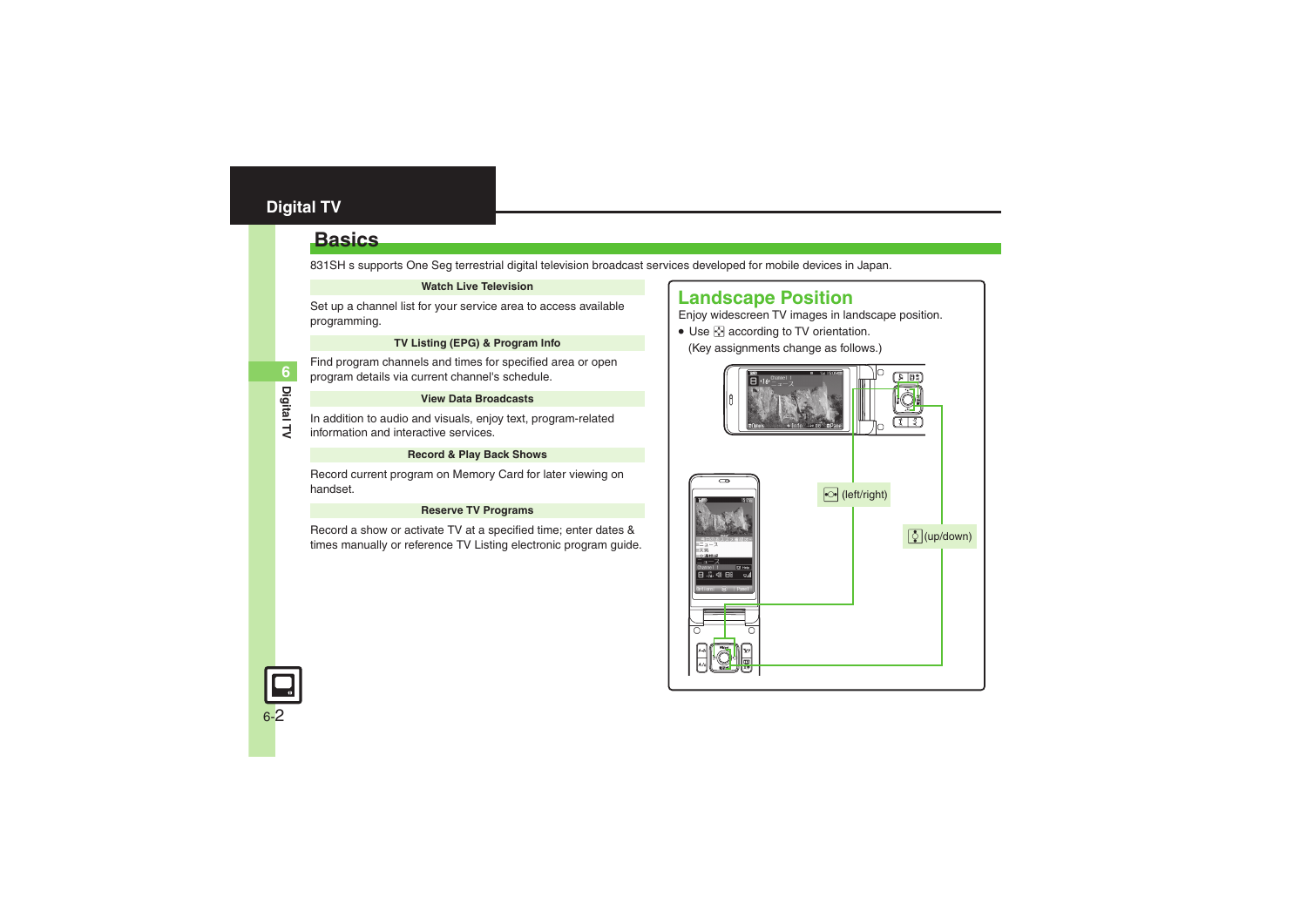### **Precautions**

- . 831SH s TV is exclusively for use in Japan.
- . Do not use TV while driving or cycling. Accidents may result. Phone use while driving is prohibited by the Road Traffic Law (revised November 1, 2004). When walking, always pay attention to your surroundings, especially near road/rail crossings, etc.
- . When using TV while charging battery, separate AC Charger and Antenna to avoid interference.
- . Call transmissions, incoming messages or mobile phone use in the immediate vicinity may affect audiovisual quality.
- . Programming may not be viewable or record properly when:
- Too far from or too close to broadcasting stations
- In mountainous areas or near tall buildings
- Aboard trains or in moving vehicles
- Near high-voltage lines, neon lights or wireless base stations
- Rear railroad tracks or highways
- $\blacksquare$  Anywhere a jamming signal is broadcast/ reception is unstable

### **Recording Precautions Digital TV Antenna**

- . Saved files cannot be forwarded or attached to messages.
- 831SH s encryption technology prevents unauthorized copying or playback of Memory Card files through data encryption and authentication. Files copied from Memory Card to other cards on PC are unplayable.
- . Copyright laws limit duplicated material to private use only, and prohibit unauthorized reproduction/other use.
- . SoftBank is not liable for any damages resulting from accidental loss or alteration of recorded content.

TV Antenna is located behind Display. Move handset to find best reception.



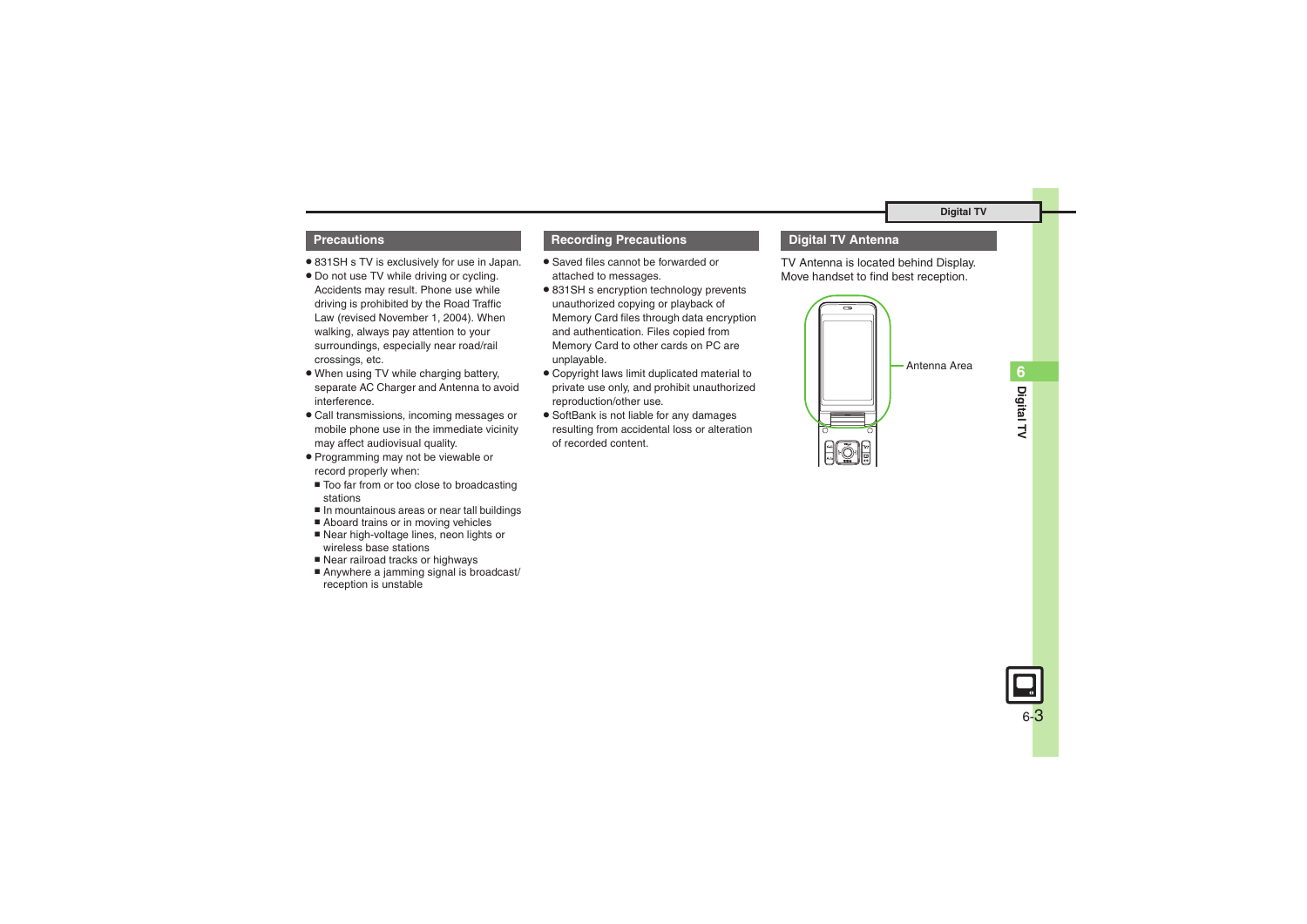### <span id="page-3-0"></span>**Area Setup**

When activating TV for the first time, current area-based channel setup starts.



 $\mathbf{2}$ 

| Digital                              | 15:051 |  |
|--------------------------------------|--------|--|
| Channel 1                            |        |  |
| <b>a</b> Channel 2                   |        |  |
| <b>B</b> Channel 3                   |        |  |
| Ghannel 4                            |        |  |
| $\blacksquare$ Channel 5             |        |  |
| • After setup, channel list appears. |        |  |



. Confirmation disappears and TV activates.



### **Advanced**

**6** [Switching reception Areas](#page-10-1) C[Renaming Areas](#page-10-2) C[Changing/disabling](#page-10-3) **of function C[Editing channels](#page-10-4) C[Deleting all channels in Area](#page-10-5) CAdding new** [channels to Area](#page-10-6) ([Updating all channels in the Area](#page-10-7) (**[P.6-11](#page-10-1)**)

**Digital TV**

6-4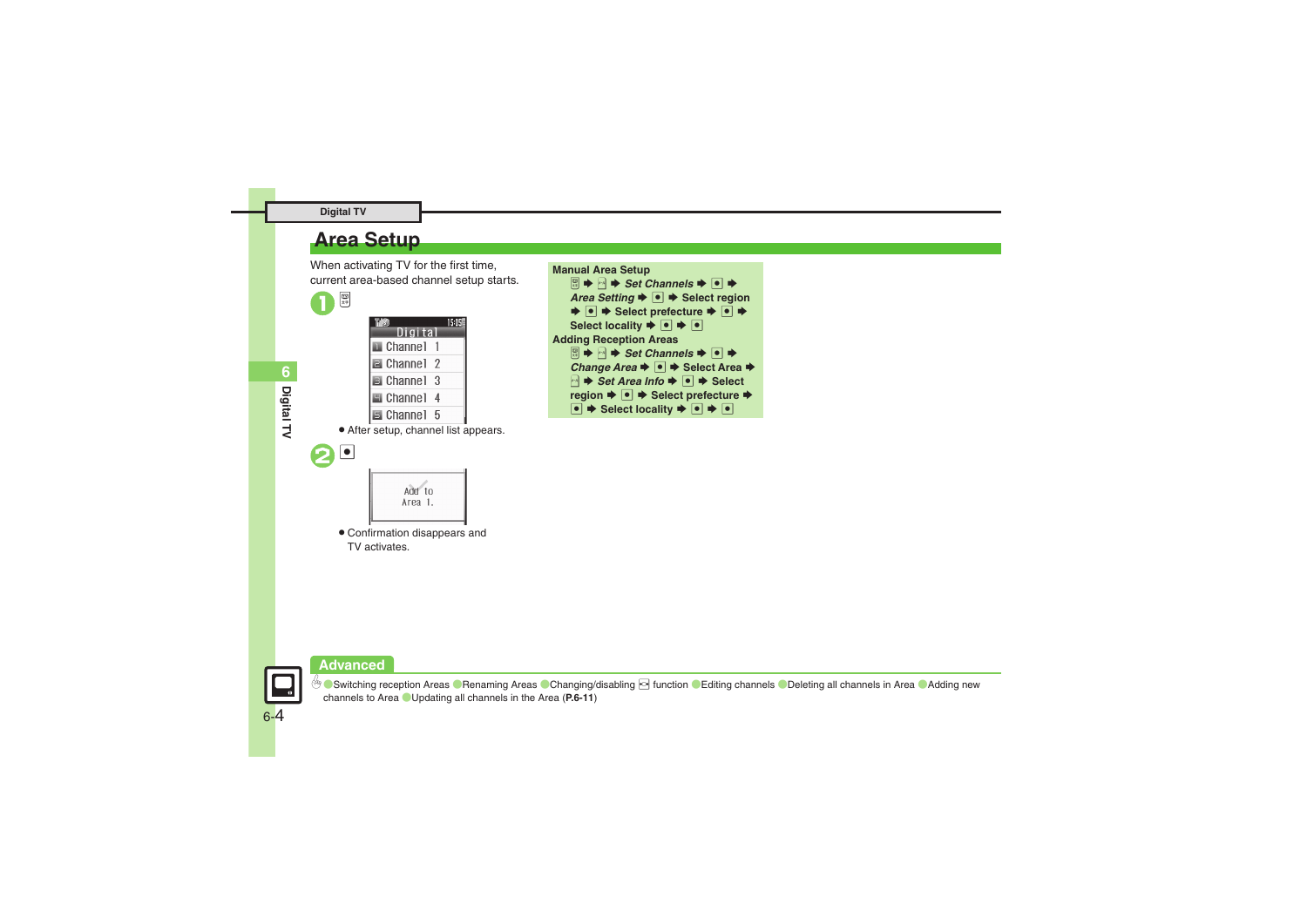## <span id="page-4-0"></span>**Watching TV**

### Complete Area setup first.





TV Window

# 2**Use Keypad to select a channel**

• Use  $\odot$  to switch channels one by one; Long Press to find channel with stable signal automatically.

 $\bm{\Theta}$  $\Omega$ S $\rightarrow$  Yes  $\rightarrow$  **O**  $\rightarrow$  TV ends

### **Changing Display Size/TV Orientation [TV Window]**  )

- Press repeatedly to toggle view between Full Screen, Normal (Portrait), Enlarge (Portrait) and Normal (Landscape).
- In portrait position, Data Broadcast text appears below TV image.

### **Incoming Calls**

- Press  $\cap$  to answer calls.
- . When S! Circle Talk request arrives, press **Fol** to start S! Circle Talk.

### **Incoming Messages**

. Double beep sounds and New Message notice appears. Long Press **A** to open messages.

### **Key Assignments**

| <b>Open Options Menu</b>     |    |
|------------------------------|----|
| <b>Toggle Panel On/Off</b>   |    |
| <b>Activate TV/Open Help</b> | 四井 |
| <b>Volume Control</b>        |    |
| <b>Toggle Display Size</b>   |    |

### **Panel Description**



| <b>II</b> Channel key | <b>B</b> Signal strength |
|-----------------------|--------------------------|
| <b>2</b> Channel      | <b>6</b> Sound Channel   |
| <b>B</b> Program name | Volume                   |
| <b>4</b> Station name |                          |

\*The more bars the better.Indicator position varies with display content, etc.

### **Advanced**

b O[Viewing key assignments](#page-10-8) C[Searching for current program on the Internet](#page-10-9) C[Saving current channel](#page-10-10) C[Adjusting brightness](#page-10-11) C[Changing panel pattern](#page-10-12) ([Customizing viewing options for landscape position](#page-10-13) (And more on **[P.6-11](#page-10-8)** - **[6-12](#page-11-0)**)



6-5

**Digital TV 6**

Digital TV

6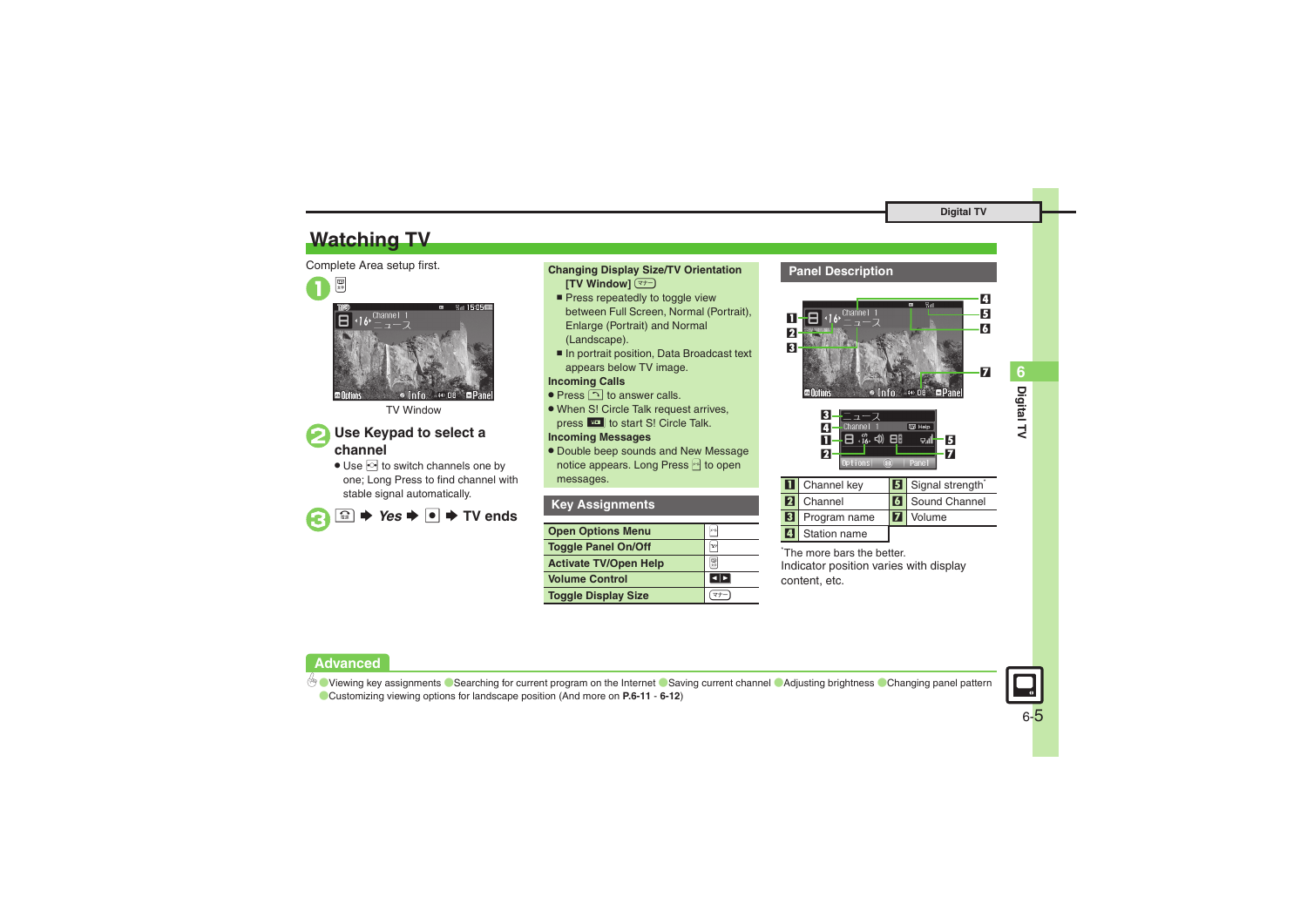### **Data Broadcast (Japanese)**

In portrait position, Data Broadcast text appears below TV image. Use  $\Omega$  to select an item and press  $\bullet$  to access program-related information and interactive services.



Data Broadcast Window

### **Data Broadcast Fees**

- . Data Broadcast information viewing is free, however, using data links/related services incurs Internet connection fees.
- . A confirmation appears the first time a fee-based Network connection is established from a channel; if accepted, further Network connections are established without confirmation until the channel is changed.

### **Enlarging Specific Image Portion**

In landscape position, temporarily enlarge a portion of widescreen image.

May be unavailable depending on viewing style.





 $\bullet$  Key Assignments:

| $3 \frac{8}{10}$      | 6点                    | 92                                  |
|-----------------------|-----------------------|-------------------------------------|
| Upper left            | Upper center          | Upper right                         |
| Left<br>$ 2 \times  $ | 5 <sup>%</sup> Center | 8% Right                            |
| 1 ≊                   | $4 \approx 1$         | $7\overset{\pm}{\phantom{}_{\sim}}$ |
| Lower left            | Lower center          | Lower right                         |

#### **Advanced**



**<sup>56</sup> [Changing display view](#page-11-1) C[Returning to initial window](#page-11-2) C[Deleting information saved from Data Broadcasts](#page-11-3) C[Hiding Network connection confirmation](#page-11-4)** ([Sending/hiding Location Information](#page-11-5) ([Sending manufacture number and other information](#page-11-6) (**[P.6-12](#page-11-1)**)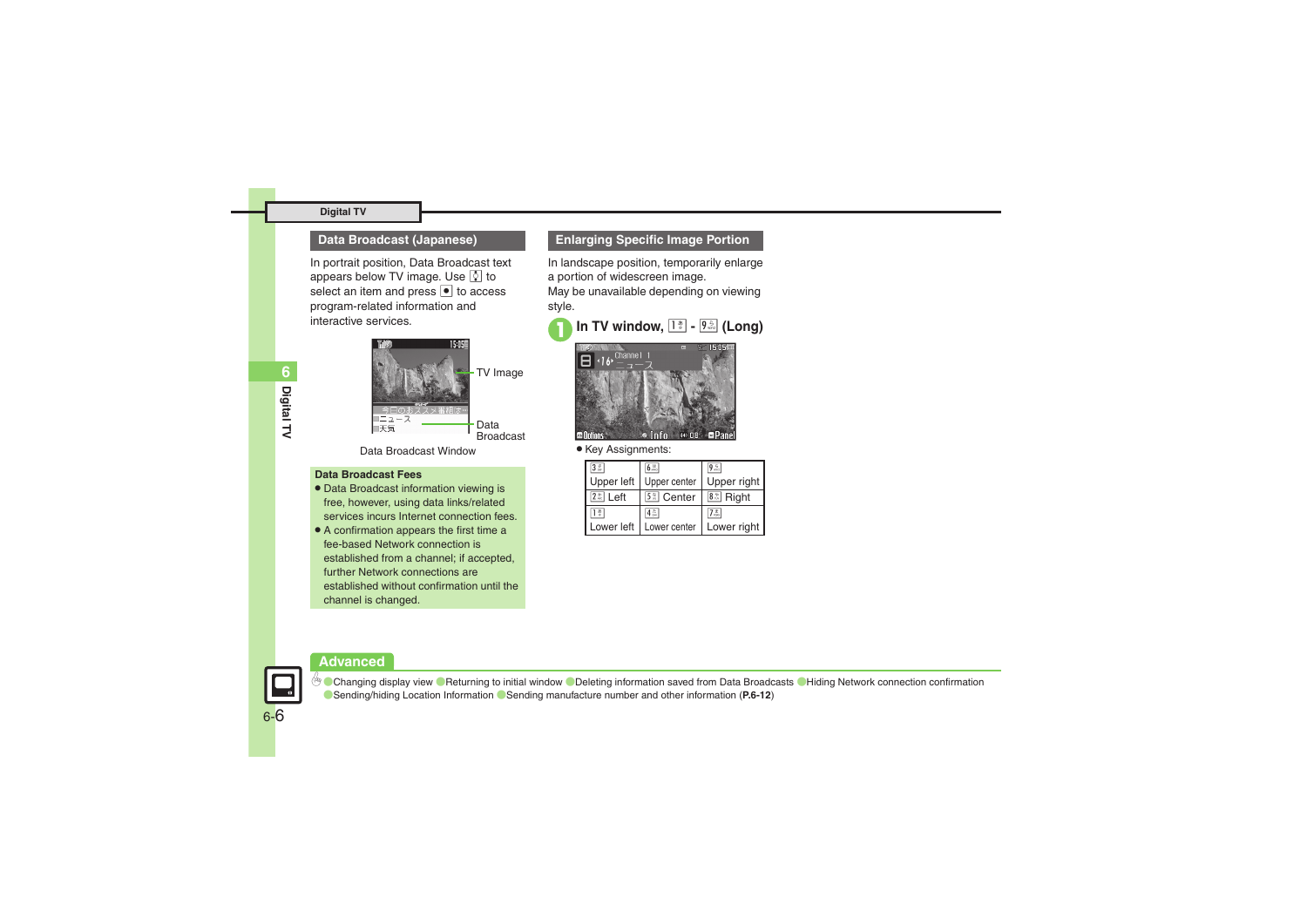## <span id="page-6-0"></span>**Obtaining Program Information**

Find program channels and times, or open program details via current channel's schedule.

| <b>TV Listing</b> | Start EPG S! Application to<br>find program channels and<br>times for specified area  |
|-------------------|---------------------------------------------------------------------------------------|
| Program           | Open program details via<br>current channel's schedule;<br>set Reservations to record |
| Info              | shows or activate TV                                                                  |

### **TV Listing (Japanese)**

**1In TV window, <b>P** (Long)

- . EPG application starts; refer to the application's help menu for operational instructions.
- . When using EPG application for the first time, a confirmation appears. Follow onscreen instructions.



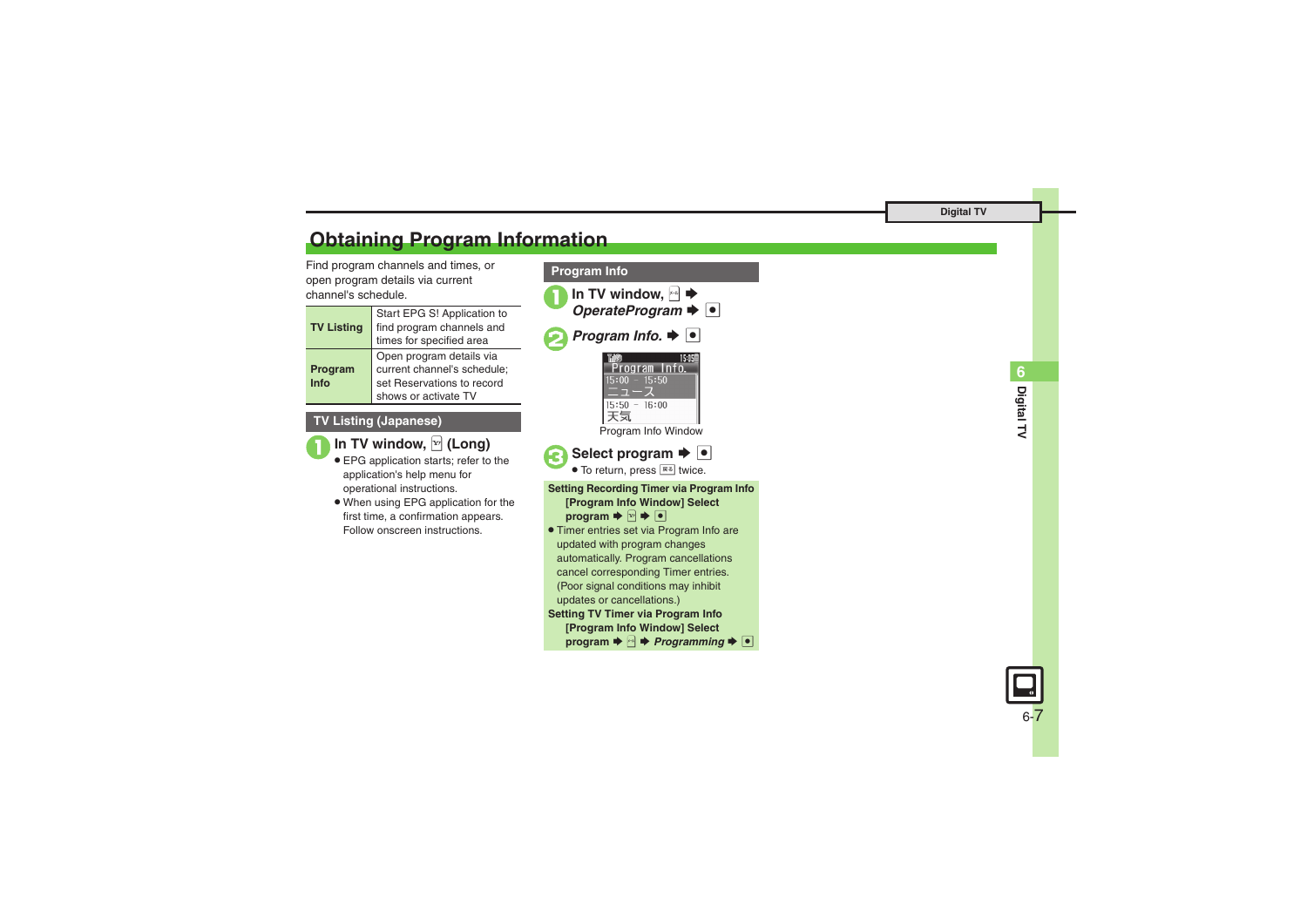### <span id="page-7-1"></span><span id="page-7-0"></span>**Recording Programs**

Record current program on Memory Card.

**In TV window, ● (Long) → Recording starts** 



Recording Window

- . Changing volume, etc. does not affect recordings.
- . When Small Light flashes yellow, reception is poor; change location to where Small Light illuminates green.



**Recording Programs in Portrait Position [TV Window]** H **(Long)**

- To end, Long Press **Hourie While recording.**
- **Memory/Battery Runs Low or Video**

**Call/S! Circle Talk Request is Accepted**

. Recording stops. (Recorded clip is saved.)



**C** [Recording programs without Data Broadcasts](#page-13-0) C[Saving Data Broadcasts to Memory Card](#page-13-1) ([P.6-14](#page-13-0))

**Digital TV 6**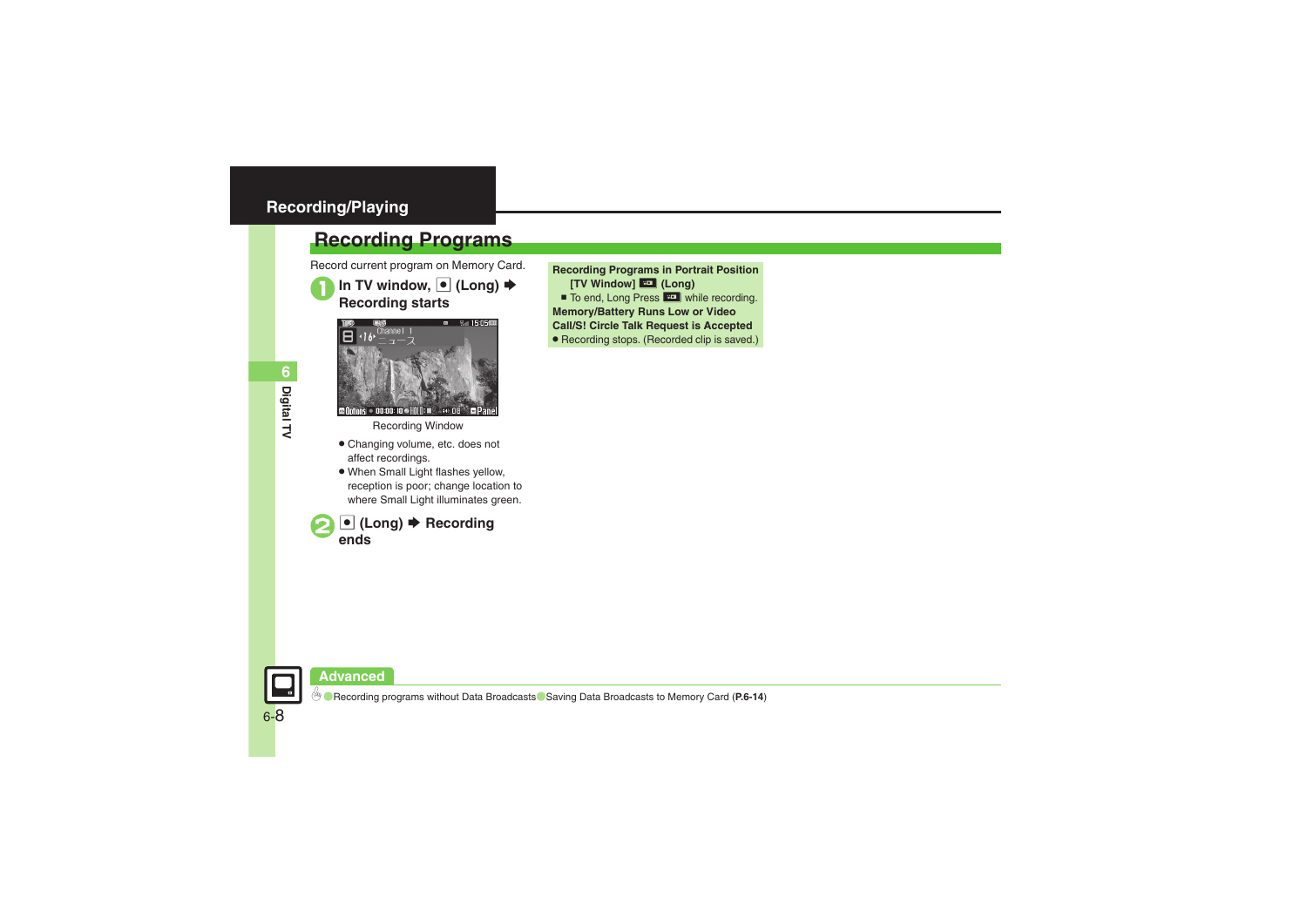## <span id="page-8-0"></span>**Playing Recorded Programs**

In TV window,  $\mathbb{R} \rightarrow TV$ <br>*Player*  $\rightarrow \bullet$ 



Video List

 $\bullet$   $\overline{\mathrm{\mathfrak{m}}}$  indicates the file is unplayable.

15:05年



m Options > 00:00:10 . Pause : 008  $\n **P**$ an

Playback Window

. Playback starts. (The last played file plays from where it stopped.)



### 3<sup>A</sup> **(Long)** S **Playback stops**

### **Playback Operations**

Adjust volume or temporarily enlarge a portion of widescreen image following the same operations used while watching TV.

| <b>Fast Forward</b>        |                                                       |
|----------------------------|-------------------------------------------------------|
| <b>Rewind</b>              | $\overline{\odot}$ 1, 2                               |
| <b>Skip Forward</b>        | #110                                                  |
| <b>Skip Backward</b>       | 米兰                                                    |
| Pause $3$                  | $\bullet$ ( $\triangleright$ in portrait<br>position) |
| <b>Split File</b>          | $\mathbb{E}$ (Long)                                   |
| <b>Set Marker</b>          | ٣o                                                    |
| <b>Toggle Panel On/Off</b> | 똃<br>(Long)                                           |

1Each press increases speed. To resume normal playback, press  $\bullet$  ( $\triangledown$  in portrait position).

<sup>2</sup> Long Press to replay. (Available when no Marker is saved.)

 $3$ In pause, use  $\odot$  to reverse/advance frame.



C[Splitting files by specifying a time point](#page-13-2) C[Playing files repeatedly](#page-13-3) C[Playing split files](#page-13-4) C[Checking memory status](#page-13-5) C[Renaming files](#page-13-6) C[Deleting files](#page-13-7) ([Opening file properties](#page-13-8) ([Playing files with Markers](#page-13-9) (And more on **[P.6-14](#page-13-2)**)

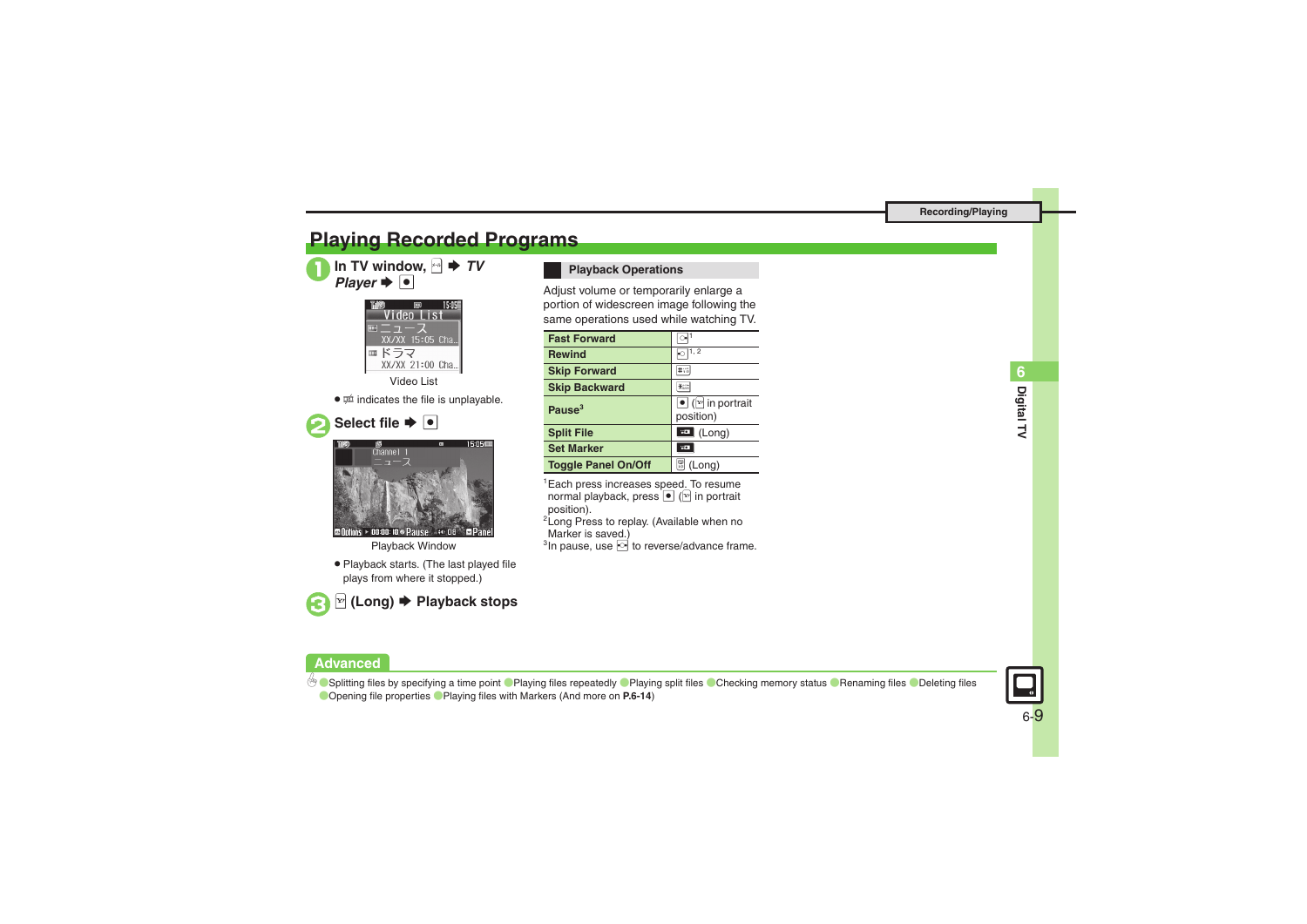### <span id="page-9-0"></span>**TV Timer**

<span id="page-9-1"></span>

### **At Timer Time (TV Alarm Time)**

TV and Alarm activate. Alarm ends after

| Reservation time |
|------------------|
| for watching TV  |
| will come soon.  |
|                  |

Recording starts slightly before the Timer start time and ends a few seconds after

### **While Using Another Function**

. TV activates via Multi Job and target program/recording starts. However, if Multi Job cannot activate in the current state, TV remains off, or the current function ends automatically (unsaved images, messages, Phone Book entries, etc. may be deleted). End all active functions/applications before Timer time.

### **Advanced**



**[Opening/editing/deleting Timer details](#page-14-0) Copening/deleting Timer log [Customizing TV Alarm settings](#page-14-2) C[Prioritizing current operation over TV Timer/](#page-14-3)** [TV Recording Timer](#page-14-3) (**[P.6-15](#page-14-0)**)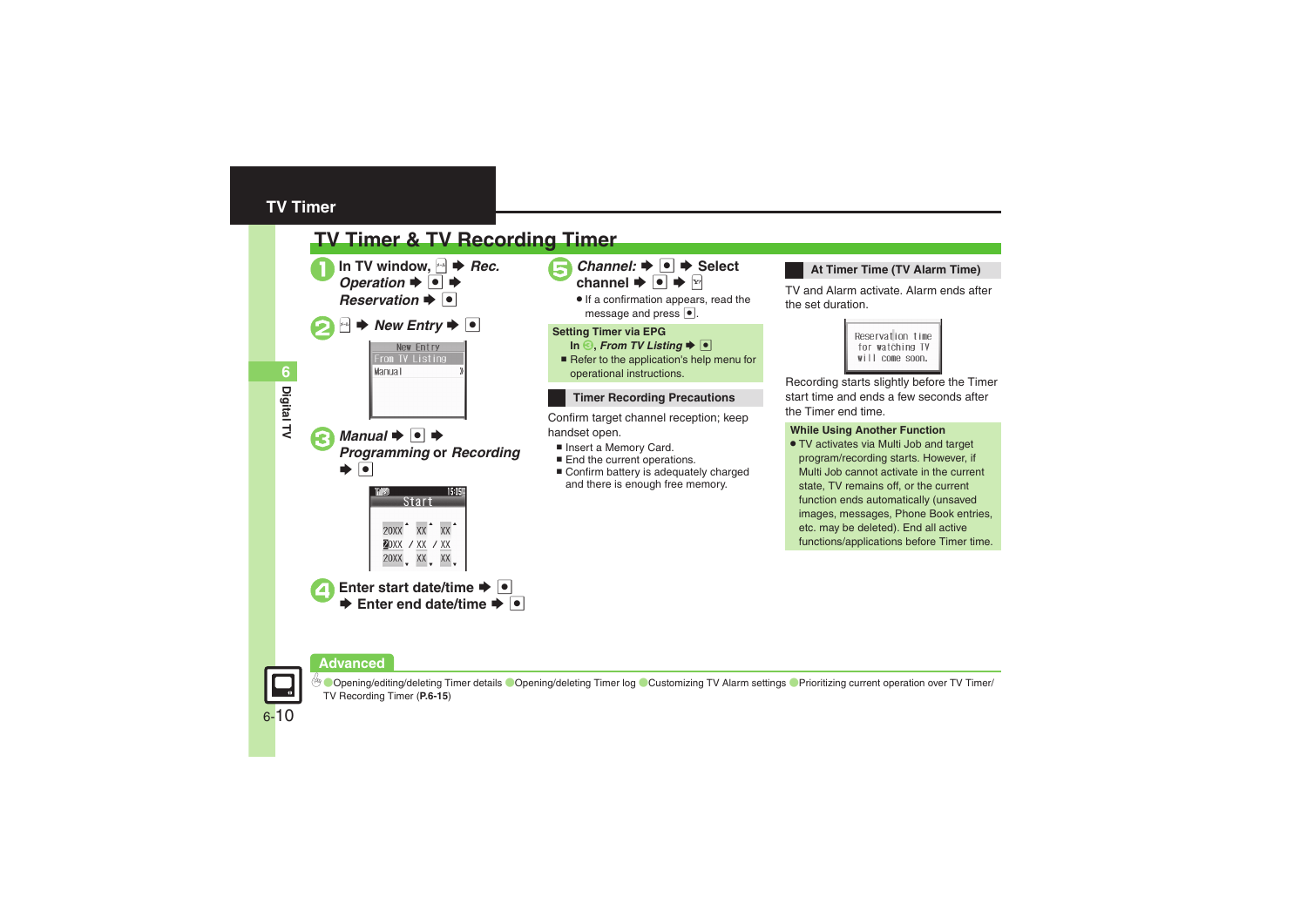### <span id="page-10-0"></span>**Additional Functions**

#### **Area & Channel**

<span id="page-10-7"></span><span id="page-10-6"></span><span id="page-10-5"></span><span id="page-10-4"></span><span id="page-10-3"></span><span id="page-10-2"></span><span id="page-10-1"></span>

| <b>Switching</b>                               | While watching TV, $\Box$ $\blacktriangleright$ Set Channels $\blacktriangleright$ $\lnot$ $\Box$                                                                                                                                                                                                                                                                                                                                                    |  |
|------------------------------------------------|------------------------------------------------------------------------------------------------------------------------------------------------------------------------------------------------------------------------------------------------------------------------------------------------------------------------------------------------------------------------------------------------------------------------------------------------------|--|
| reception Areas                                | Change Area $\blacktriangleright$ $\lvert \bullet \rvert$ $\blacktriangleright$ Select Area $\blacktriangleright$ $\lvert \bullet \rvert$                                                                                                                                                                                                                                                                                                            |  |
| <b>Renaming Areas</b>                          | While watching TV, $\ket{\cdot}$ $\Rightarrow$ Set Channels $\Rightarrow$ $\ket{\cdot}$<br>Change Area $\blacktriangleright \lceil \bullet \rceil$ $\blacktriangleright$ Select Area $\blacktriangleright \lceil \bullet \rceil$ $\blacktriangleright$<br>Change Area Name $\blacktriangleright \lceil \bullet \rceil$ $\blacktriangleright$ Enter name $\blacktriangleright \lceil \bullet \rceil$                                                  |  |
|                                                | Start Here While watching TV, $\boxed{\triangleleft}$ $\Rightarrow$ Set Channels $\Rightarrow$<br>$\bullet$ $\Rightarrow$ CH Key Setting $\Rightarrow$ $\bullet$ $\Rightarrow$ See below                                                                                                                                                                                                                                                             |  |
| <b>Changing/disabling</b><br>$\odot$ function  | <b>Toggling All Receivable Channels</b><br>By Manual $\blacktriangleright$ $\blacktriangleright$                                                                                                                                                                                                                                                                                                                                                     |  |
|                                                | <b>Disabling</b><br>Disable $\bullet$ $\bullet$                                                                                                                                                                                                                                                                                                                                                                                                      |  |
| <b>Editing channels</b>                        | Start Here While watching TV, $\mathbb{R} \Rightarrow$ Set Channels<br>$\Rightarrow$ $\bullet$ $\Rightarrow$ CH Switch $\Rightarrow$ $\bullet$ $\Rightarrow$ Select channel $\Rightarrow$<br>$\mathbb{R}$ $\Rightarrow$ See below                                                                                                                                                                                                                    |  |
|                                                | <b>Switching Channel Positions</b><br>$Flip \rightarrow \bullet$ Select target key $\rightarrow \bullet$                                                                                                                                                                                                                                                                                                                                             |  |
|                                                | <b>Deleting Channels</b><br>Delete $\bullet$ $\bullet$ Yes $\bullet$ $\bullet$                                                                                                                                                                                                                                                                                                                                                                       |  |
| <b>Deleting all</b><br>channels in Area        | While watching TV, $\rightarrow$ Set Channels $\rightarrow$ $\rightarrow$<br>Change Area $\blacktriangleright \lceil \bullet \rceil$ $\blacktriangleright$ Select Area $\blacktriangleright \lceil \bullet \rceil$ $\blacktriangleright$<br>Reset Settings $\bullet$ $\bullet$ Yes $\bullet$ $\bullet$                                                                                                                                               |  |
| <b>Adding new</b><br>channels to Area          | While watching TV, $\rightarrow$ Set Channels $\rightarrow$ $\rightarrow$<br>Change Area $\blacktriangleright \lceil \bullet \rceil$ $\blacktriangleright$ Select Area $\blacktriangleright \lceil \bullet \rceil$ $\blacktriangleright$<br>Channel Update $\rightarrow \bullet$ $\rightarrow$ Update Further $\rightarrow \bullet$                                                                                                                  |  |
| <b>Updating all</b><br>channels in the<br>Area | While watching TV, $\mathbb{R}$ $\rightarrow$ Set Channels $\rightarrow$ $\boxed{\bullet}$<br>Change Area $\blacktriangleright \lceil \bullet \rceil$ $\blacktriangleright$ Select Area $\blacktriangleright \lceil \bullet \rceil$ $\blacktriangleright$<br>Channel Update $\blacktriangleright \lceil \bullet \rceil$ $\blacktriangleright$ Update All $\blacktriangleright \lceil \bullet \rceil$ $\blacktriangleright$<br>$Yes \rightarrow \Box$ |  |

<span id="page-10-13"></span><span id="page-10-12"></span><span id="page-10-11"></span><span id="page-10-10"></span><span id="page-10-9"></span><span id="page-10-8"></span>

| Watching                                                   |                                                                                                                                                                                                               |  |
|------------------------------------------------------------|---------------------------------------------------------------------------------------------------------------------------------------------------------------------------------------------------------------|--|
| <b>Viewing key</b><br>assignments                          | While watching TV, $\left \mathbb{S}\right $<br>• Also available while recording or playing<br>programs.                                                                                                      |  |
| <b>Searching for</b><br>current program<br>on the Internet | While watching TV, $\rightarrow$ OperateProgram $\rightarrow$ $\bullet$<br>→ Program Info. Search $\rightarrow \blacksquare$ Search $\rightarrow \blacksquare$<br>• Follow onscreen instructions.             |  |
| <b>Saving current</b><br>channel                           | While watching TV, $\rightarrow$ Set Channels $\rightarrow \bullet$<br>Save Channel $\bullet$ $\bullet$ Select key $\bullet$ $\bullet$<br>• To overwrite a saved channel, choose Yes<br>and press $\bullet$ . |  |
| <b>Adjusting</b><br><b>brightness</b>                      | While watching TV, $\rightarrow$ AV Settings $\rightarrow$<br>$\bullet$<br>Set Brightness → ● → Adjust level → ●                                                                                              |  |
| <b>Selecting sound</b><br>option                           | While watching TV, $\rightarrow$ AV Settings $\rightarrow$ $\rightarrow$<br>Tone $\rightarrow \bullet$ Select option $\rightarrow \bullet$                                                                    |  |
| <b>Changing panel</b><br>pattern                           | While watching TV in portrait position, $\mathbb{R}$ $\blacktriangleright$<br>Advanced $\rightarrow \bullet$ Panel Type $\rightarrow \bullet$ Select<br>$pattern \rightarrow \bullet$                         |  |
| <b>Customizing</b><br>viewing options for                  | Start Here While watching TV in landscape<br>position, $\rightarrow$ Advanced $\rightarrow$ $\rightarrow$ Set<br>Landscape $\Rightarrow$ $\bullet$ $\Rightarrow$ See below                                    |  |
|                                                            | <b>Showing Indicators Always</b><br>Display Icon $\rightarrow$ 0 $\rightarrow$ 0n $\rightarrow$ 0                                                                                                             |  |
| landscape position                                         | <b>Disabling Partial Image Enlargement</b><br>Magnify Area $\rightarrow \bullet$ $\rightarrow$ Off $\rightarrow \bullet$                                                                                      |  |
|                                                            | <b>Using Portrait Position Key Assignments</b><br>Key Direction $\rightarrow \bullet$ $\rightarrow$ Off $\rightarrow \bullet$                                                                                 |  |

**Digital TV 6**

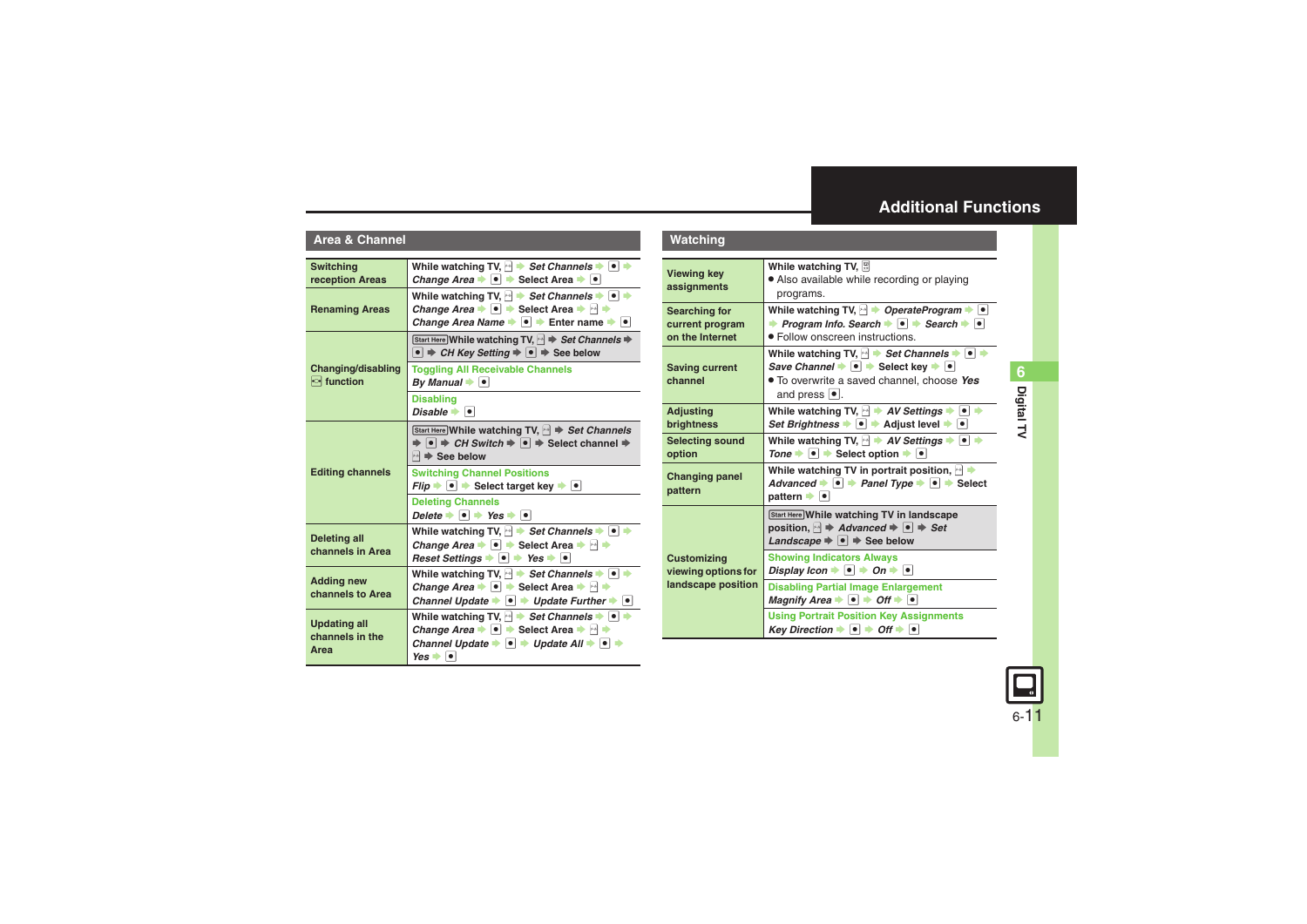#### **Additional Functions**

<span id="page-11-0"></span>

| <b>Switching One Seg</b><br>service                          | While watching TV, $ \cdot $ > Set Channels $\blacktriangleright$ $\lceil \bullet \rceil$<br>Select Serv. Sta. $\bullet$ $\bullet$ $\bullet$ Select service $\bullet$ $\bullet$<br>• Available for programs with multiple services.    |
|--------------------------------------------------------------|----------------------------------------------------------------------------------------------------------------------------------------------------------------------------------------------------------------------------------------|
| <b>Listening to audio</b><br>from Speaker                    | While watching TV, $ \cdot $ Advanced $ \cdot $<br>Sound Output $\bullet$ $\bullet$ Loudspeaker $\bullet$ $\bullet$                                                                                                                    |
| Setting TV to end<br>automatically after<br>a period of time | While watching TV, $\rightarrow$ Advanced $\rightarrow$ $\rightarrow$<br>Auto Exit $\blacktriangleright \lceil \bullet \rceil$ $\Rightarrow$ Auto Exit Time $\blacktriangleright \lceil \bullet \rceil$<br>Select time <sup>→</sup>  • |
| Disabling auto<br>shut-off when<br>handset is closed         | While watching TV, $\rightarrow$ Advanced $\rightarrow$ $\bullet$<br>Auto Exit $\Rightarrow$ $\bullet \Rightarrow$ Close Action $\Rightarrow$ $\circ \Rightarrow$ Watch<br>7V → I•I                                                    |
|                                                              | Start Here $\vert \bullet \vert \Rightarrow TV \Rightarrow \vert \bullet \vert \Rightarrow$ Settings $\Rightarrow \vert \bullet \vert \Rightarrow$<br>Calls & Alarms $\Rightarrow$ $\bullet$ $\Rightarrow$ See below                   |
| <b>Changing handset</b><br>responses to                      | <b>Showing Alarm Notice</b><br>Alarm $\rightarrow \rightarrow$ Alarm Notice $\rightarrow \rightarrow$                                                                                                                                  |
| incoming<br>transmissions                                    | <b>Showing Calls or S! Circle Talk Requests</b><br>Select item $\rightarrow \bullet$ Notice a Call $\rightarrow \bullet$                                                                                                               |
|                                                              | <b>Showing New Message Window</b><br>Incoming Message $\rightarrow$ $\bullet$ $\rightarrow$ Calls&Alarms $\rightarrow$ $\bullet$                                                                                                       |

#### **Data Broadcast**

<span id="page-11-6"></span><span id="page-11-5"></span><span id="page-11-4"></span><span id="page-11-3"></span><span id="page-11-2"></span><span id="page-11-1"></span>

| <b>Changing display</b><br>view                                        | While viewing Data Broadcast in portrait<br>position, $\blacksquare$ $\blacktriangleright$ Set BroadcastData $\blacktriangleright$ $\blacksquare$ $\blacktriangleright$<br>Change View(Data) $\rightarrow \bullet$<br>• To return to TV window, press $\mathbb{F}$ . |
|------------------------------------------------------------------------|----------------------------------------------------------------------------------------------------------------------------------------------------------------------------------------------------------------------------------------------------------------------|
| <b>Returning to initial</b><br>window                                  | While viewing Data Broadcast in portrait<br>position, $\blacksquare$ $\blacktriangleright$ Set BroadcastData $\blacktriangleright$ $\blacksquare$ $\blacktriangleright$<br>Back to Top $\bullet$ $\bullet$                                                           |
| <b>Deleting</b><br>information saved<br>from Data<br><b>Broadcasts</b> | Start Here While watching TV, $\mathbb{R} \rightarrow$ Set<br>BroadcastData $\Rightarrow$ $\bullet$ $\Rightarrow$ Del. Sta. Data $\Rightarrow$ $\bullet$ $\Rightarrow$<br>See below                                                                                  |
|                                                                        | <b>Deleting by Station</b><br>Select station $\Rightarrow$ $\Box \Rightarrow$ Delete $\Rightarrow$ $\circ$ $\Rightarrow$ Yes $\Rightarrow$ $\circ$                                                                                                                   |
|                                                                        | <b>Deleting All</b><br>A Delete All → O → Enter Handset Code →<br>$\bullet \bullet$ Yes $\bullet$ $\bullet$                                                                                                                                                          |
| <b>Hiding Network</b><br>connection<br>confirmation                    | While watching TV, $\mathbb{R}$ $\blacktriangleright$ Set BroadcastData $\blacktriangleright$<br>$\bullet$ $\bullet$ Notify Connection $\bullet$ $\bullet$ $\bullet$ Off $\bullet$ $\bullet$                                                                         |
| Sending/hiding<br>Location<br>Information                              | Start Here While watching TV, $\mathbb{R} \Rightarrow$ Set<br><i>BroadcastData</i> $\Rightarrow$ $\bullet$ $\Rightarrow$ <i>Location</i> $\Rightarrow$ $\circ$ $\Rightarrow$ See<br>helow                                                                            |
|                                                                        | <b>Sending Always</b><br>$On \rightarrow \Box$                                                                                                                                                                                                                       |
|                                                                        | <b>Hiding Always</b><br>$Off \rightarrow \Box$                                                                                                                                                                                                                       |
| <b>Sending</b><br>manufacture<br>number and other<br>information       | While watching TV, $\Box \rightarrow$ Set BroadcastData $\rightarrow$<br>$\bullet$ $\bullet$ Manufacture No. $\bullet$ $\bullet$ $\bullet$ On $\bullet$ $\bullet$                                                                                                    |



**Digital TV 6**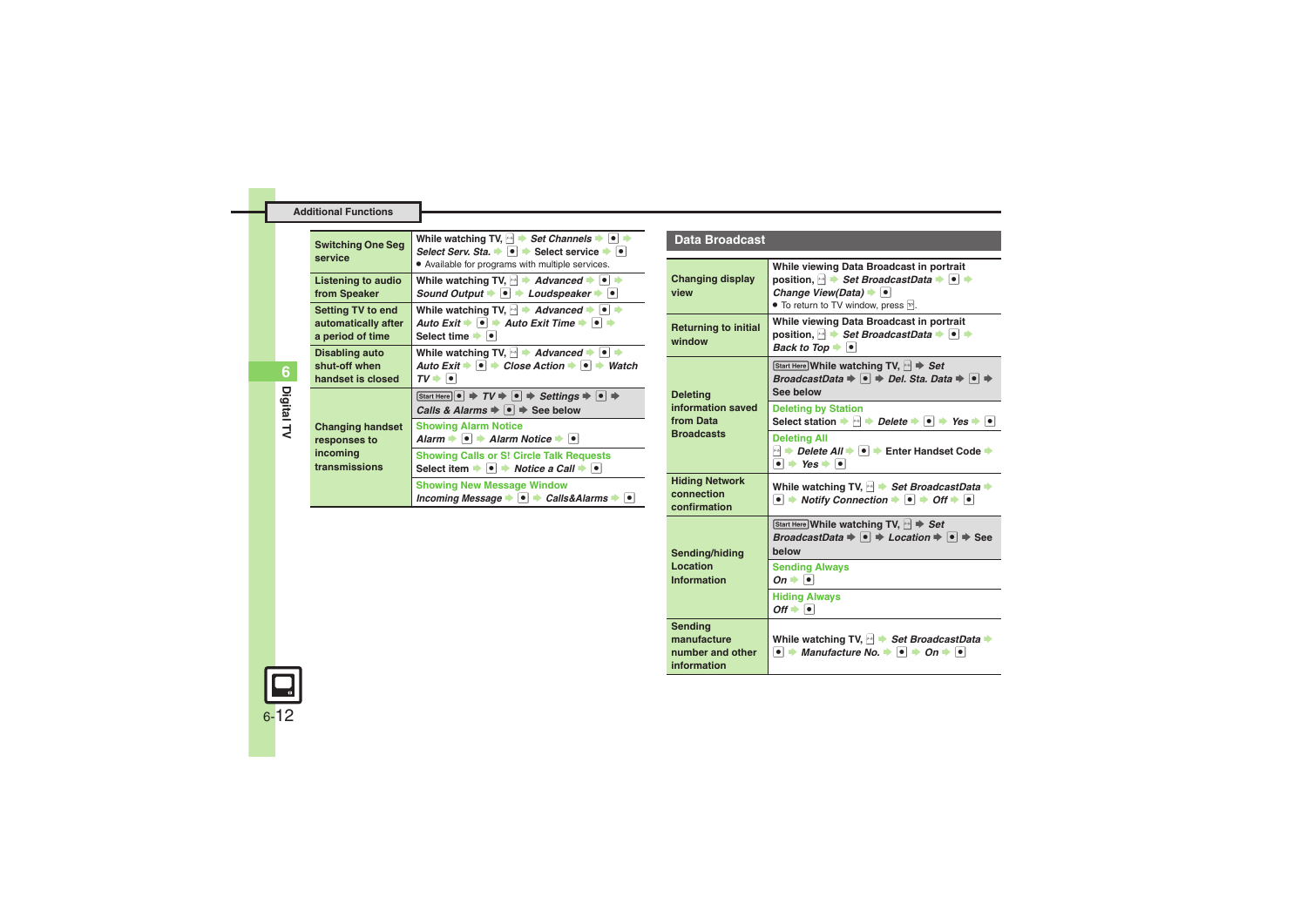| <b>TV Link (Japanese)</b>                                                  |                                                                                                                                                                                                                     | <b>Subtitle &amp; Sound</b>          |                                                                                                                                                                                                                           |
|----------------------------------------------------------------------------|---------------------------------------------------------------------------------------------------------------------------------------------------------------------------------------------------------------------|--------------------------------------|---------------------------------------------------------------------------------------------------------------------------------------------------------------------------------------------------------------------------|
| <b>Saving links to</b><br><b>Data Broadcasts or</b><br>related information | While viewing Data Broadcast, select link<br>source      <br>• Link navigation varies by program. Follow onscreen<br>instructions to save links.                                                                    |                                      | Start Here While watching TV, $ \cdot $ $\Rightarrow$ Subtitle/<br>Sound $\Rightarrow$ $\bullet$ $\Rightarrow$ See below<br>. May be unavailable depending on program content<br>or viewing style (TV orientation, etc.). |
|                                                                            | Start Here $\bullet$ $\Rightarrow$ $TV \Rightarrow \bullet$ $\Rightarrow$ $TV$ $Link \Rightarrow \bullet$ $\Rightarrow$ See<br>below                                                                                |                                      | <b>Showing Subtitles Always</b><br>Display Subtitle $\rightarrow$ $\bullet$ $\rightarrow$ On $\rightarrow$ $\bullet$                                                                                                      |
| <b>Using TV links</b>                                                      | <b>Opening TV Links</b><br>Select link $\blacktriangleright$ $\blacktriangleright$                                                                                                                                  | <b>Changing subtitle</b><br>settings | <b>Hiding Subtitles Always</b><br>Display Subtitle $\blacktriangleright$ $\blacksquare$ $\blacktriangleright$ Off $\blacktriangleright$ $\blacksquare$                                                                    |
|                                                                            | • Connection fees may apply.<br><b>Opening Properties</b>                                                                                                                                                           |                                      | <b>Changing Subtitle Language</b><br>Subtitle Language $\rightarrow \bullet$ $\rightarrow$ Language 2 $\rightarrow \bullet$                                                                                               |
| <b>Deleting TV links</b>                                                   | Select link $\blacktriangleright \lnot$ Details $\blacktriangleright$ $\blacksquare$<br>Start Here $\bullet$ $\Rightarrow$ $TV \Rightarrow \bullet$ $\Rightarrow$ $TV$ $Link \Rightarrow \bullet$ $\Rightarrow$ See |                                      | <b>Showing Subtitle Area Always</b><br>Auto Subtitle Off $\blacktriangleright$ $\lceil \bullet \rceil$ $\blacktriangleright$ Off $\blacktriangleright$ $\lceil \bullet \rceil$                                            |
|                                                                            | below<br><b>One Entry</b>                                                                                                                                                                                           |                                      | <b>Showing Subtitles at the Top</b><br>Subtitle Position $\rightarrow \bullet$ $\rightarrow$ Upper $\rightarrow \bullet$                                                                                                  |
|                                                                            | Select link $\Rightarrow$ $\left[\rightarrow \right] \Rightarrow$ Delete $\Rightarrow$ $\left[\bullet \right] \Rightarrow$ Yes $\Rightarrow$ $\left[\bullet \right]$<br><b>All Entries</b>                          |                                      | Start Here While watching TV, $\rightarrow$ Subtitle/<br>Sound $\Rightarrow$ $\bullet$ $\Rightarrow$ See below                                                                                                            |
|                                                                            | <b>→ Delete All → <math>\bullet</math> + Enter Handset Code +</b><br>$\bullet \bullet$ Yes $\bullet$ $\bullet$                                                                                                      | <b>Changing sound</b>                | <b>Selecting Sound Option</b><br>Sound Type $\rightarrow \bullet$ $\rightarrow$ Sound2 $\rightarrow \bullet$<br>• Available when multiple sounds are supported.                                                           |

**settings**

### **TV Link (Japanese)**



### **Listening to Main & Sub Languages** *Sound Channel*  $\rightarrow$  <sup>●</sup> *Main + Sub* → ●

**Listening to Sub Language**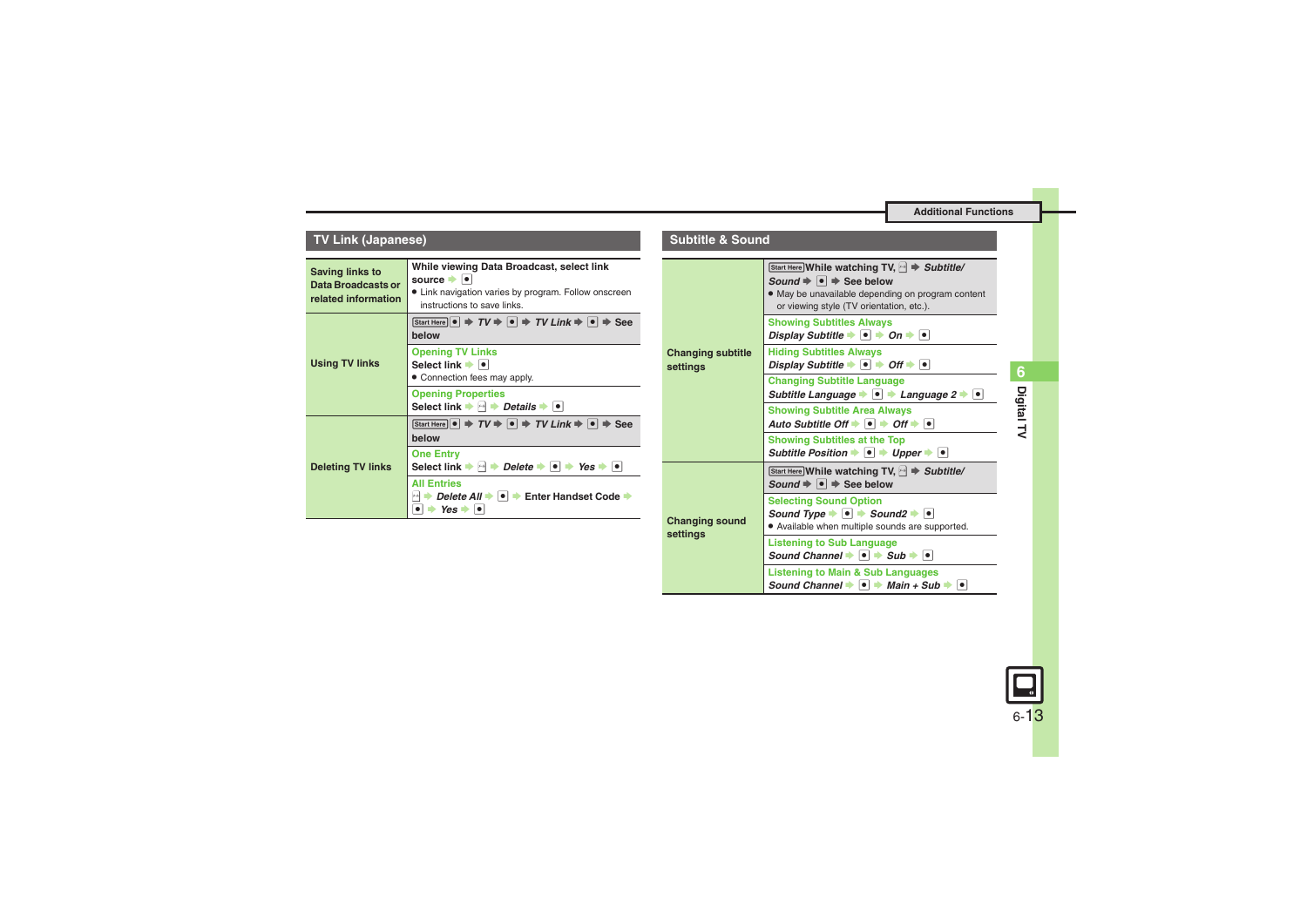### **Recording**

<span id="page-13-1"></span><span id="page-13-0"></span>

| Recording<br>programs without<br><b>Data Broadcasts</b>          | While watching TV, $\blacktriangleright$ Set BroadcastData<br>Set Recording $\rightarrow \Box$ Image Only $\rightarrow \Box$                                                                   |
|------------------------------------------------------------------|------------------------------------------------------------------------------------------------------------------------------------------------------------------------------------------------|
| <b>Saving Data</b><br><b>Broadcasts to</b><br><b>Memory Card</b> | While watching TV, $\rightarrow$ Set BroadcastData $\rightarrow \bullet$<br>Image Location $\blacktriangleright$ $\blacktriangleright$ Memory Card $\blacktriangleright$ $\blacktriangleright$ |

### **Recorded Programs**

### [ **Playback**

<span id="page-13-3"></span><span id="page-13-2"></span>

| <b>Splitting files by</b>  | During playback, $\Box$ $\rightarrow$ Split File $\rightarrow$ 0 $\rightarrow$ Select                                                                                                                                                        |
|----------------------------|----------------------------------------------------------------------------------------------------------------------------------------------------------------------------------------------------------------------------------------------|
| specifying a time          | Point $\blacktriangleright \lbrack \bullet \rbrack \blacktriangleright \lbrack \circlearrowleft \rbrack$ Specify point $\blacktriangleright \lbrack \bullet \rbrack \blacktriangleright$                                                     |
| point                      | $Confirm \rightarrow$                                                                                                                                                                                                                        |
| <b>Playing files</b>       | $\boxed{\bullet} \rightarrow \mathit{TV} \rightarrow \boxed{\bullet} \rightarrow \mathit{TV}$ Player $\rightarrow \boxed{\bullet} \rightarrow \boxed{\bullet}$                                                                               |
| repeatedly                 | Playback Pattern → ● Pepeat →                                                                                                                                                                                                                |
| <b>Playing split files</b> | $\bullet$ $\Rightarrow$ TV $\Rightarrow$ $\bullet$ $\Rightarrow$ TV Player $\Rightarrow$ $\bullet$ $\Rightarrow$ Select<br>$\boxed{v}$ $\blacktriangleright$ Select file $\blacktriangleright$ $\boxed{\bullet}$<br>split file $\Rightarrow$ |
| Managing                   |                                                                                                                                                                                                                                              |

### <span id="page-13-4"></span>[ **Managing**

<span id="page-13-6"></span><span id="page-13-5"></span>

| status                | Memory Remaining $\rightarrow$ $\rightarrow$                                                                                                                                                                                                                                                                 |
|-----------------------|--------------------------------------------------------------------------------------------------------------------------------------------------------------------------------------------------------------------------------------------------------------------------------------------------------------|
| <b>Renaming files</b> | $\boxed{\bullet}$ $\rightarrow$ $TV$ $\rightarrow$ $\boxed{\bullet}$ $\rightarrow$ $TV$ Player $\rightarrow$ $\boxed{\bullet}$ $\rightarrow$ Select file<br>$\triangleright$ $\lvert \cdot \rvert$ Rename $\blacktriangleright$ $\lvert \cdot \rvert$ Enter name $\blacktriangleright$ $\lvert \cdot \rvert$ |

<span id="page-13-8"></span><span id="page-13-7"></span>

| <b>Deleting files</b>             | Start Here $\bullet \Rightarrow TV \Rightarrow \bullet \Rightarrow TV$ Player $\Rightarrow \bullet \Rightarrow \bullet$<br>See below                                                                      |
|-----------------------------------|-----------------------------------------------------------------------------------------------------------------------------------------------------------------------------------------------------------|
|                                   | <b>Single Files</b><br>Select file $\Rightarrow$ $\rightarrow$ Pelete $\Rightarrow$ $\bullet$ $\Rightarrow$ Yes $\Rightarrow$ $\bullet$ I                                                                 |
|                                   | <b>All Files</b><br>Delete All →  ●  → Enter Handset Code →<br>$s\hbox{-} n$<br>$Yes \rightarrow \bullet$                                                                                                 |
| <b>Opening file</b><br>properties | $TV \rightarrow   \bullet   \bullet$ TV Player $\rightarrow   \bullet   \bullet$ Select file<br>Details $\bullet$<br>▸ ⊱⊧  ∎≽                                                                             |
| <b>Markers</b>                    |                                                                                                                                                                                                           |
|                                   |                                                                                                                                                                                                           |
|                                   |                                                                                                                                                                                                           |
|                                   | Start Here During playback $\Rightarrow$ See below                                                                                                                                                        |
| <b>Playing files with</b>         | <b>Skipping between Markers</b><br>$\circ$ (Long) or $\circ$ (Long)                                                                                                                                       |
| <b>Markers</b>                    | <b>Moving to Specific Markers</b><br>$0^{b*}$ = $9^{b*}$                                                                                                                                                  |
|                                   | Start Here During playback, $\left \cdot\right $ $\Rightarrow$ Set Maker $\Rightarrow$ $\left \bullet\right $<br><b>★ Marker List <math>\rightarrow \bullet</math> <math>\rightarrow</math> See below</b> |

**Select number**  $\bullet$ **Deleting a Marker**

**Deleting All Markers**

**Select number**  $\rightarrow$  **B**  $\rightarrow$  *Delete*  $\rightarrow$   $\bullet$ 

 $\blacksquare$   $\blacktriangleright$  *Delete All*  $\blacktriangleright$   $\blacksquare$   $\blacktriangleright$  Yes  $\blacktriangleright$   $\blacksquare$ 

<span id="page-13-9"></span>**Using Marker List**



**Digital TV**

**6**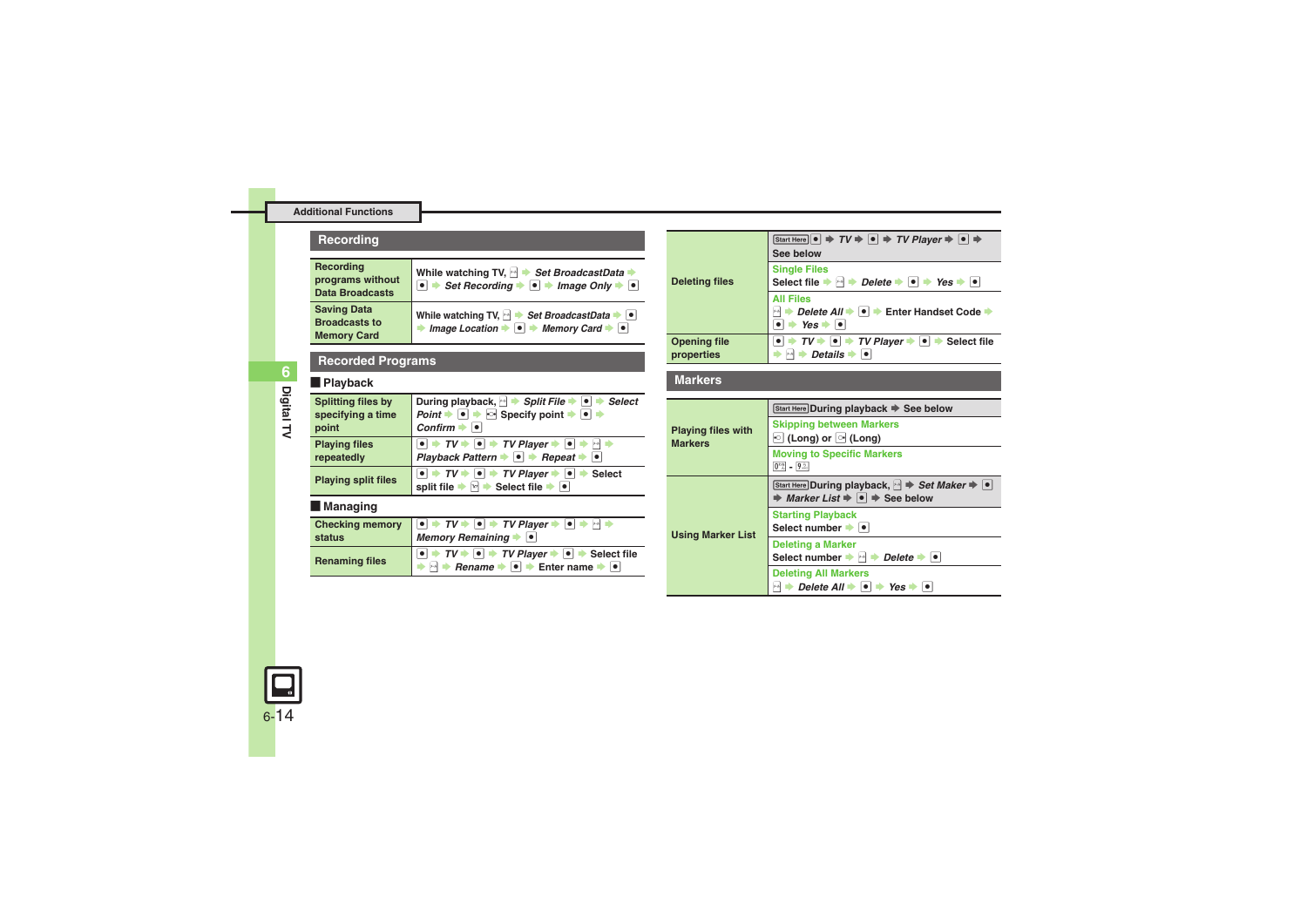### **TV Timer/TV Recording Timer**

<span id="page-14-3"></span><span id="page-14-2"></span><span id="page-14-1"></span><span id="page-14-0"></span>

| Opening/editing/<br>deleting Timer<br>details                                                 | Start Here While watching TV, $\rightarrow$ Rec. Operation<br>$\Rightarrow$ $\bullet$ $\Rightarrow$ Reservation $\Rightarrow$ $\bullet$ $\Rightarrow$ See below                                                       |
|-----------------------------------------------------------------------------------------------|-----------------------------------------------------------------------------------------------------------------------------------------------------------------------------------------------------------------------|
|                                                                                               | <b>Opening Entries</b><br>Select entry $\bullet$                                                                                                                                                                      |
|                                                                                               | <b>Editing Entries</b><br>Select entry $\Rightarrow$ सि $\Rightarrow$ Edit $\Rightarrow$ Tellit $\Rightarrow$ सि<br>• Some entries may not be edited depending on the<br>content.                                     |
|                                                                                               | <b>Deleting Entries</b><br>Select entry $\Rightarrow$ $\land \Rightarrow$ Delete $\Rightarrow \bullet \Rightarrow$ Yes $\Rightarrow \bullet$                                                                          |
| Opening/deleting<br><b>Timer log</b>                                                          | Start Here While watching TV, $\mathbb{R}^4 \Rightarrow \text{Rec.}$<br>Operation $\Rightarrow$ $\bullet$ $\Rightarrow$ Reservation $\Rightarrow$ $\bullet$ $\Rightarrow$ $\triangleright$ $\Rightarrow$<br>See below |
|                                                                                               | <b>Opening Timer Log</b><br>Select record $\bullet$ $\bullet$                                                                                                                                                         |
|                                                                                               | <b>Playing Recorded Programs</b><br>Select record $\blacktriangleright$ $\bowtie$                                                                                                                                     |
|                                                                                               | <b>Deleting Records</b><br>Select record $\rightarrow \Box \rightarrow \text{Yes} \rightarrow \Box$                                                                                                                   |
| <b>Customizing TV</b><br><b>Alarm settings</b>                                                | Start Here While watching TV, $ \cdot $ $\Rightarrow$ Advanced $\Rightarrow$<br>$\bullet$ $\Rightarrow$ TV Alarm $\Rightarrow$ $\bullet$ $\Rightarrow$ See below                                                      |
|                                                                                               | <b>Changing TV Alarm Time</b><br>Alarm Time $\blacktriangleright$ $\lceil \bullet \rceil$ $\blacktriangleright$ Select time $\blacktriangleright$ $\lceil \bullet \rceil$                                             |
|                                                                                               | <b>Disabling Tone/Vibration/Small Light</b><br>Tone, Vibration or Light $\blacktriangleright \lceil \bullet \rceil$ $\blacktriangleright$ Off $\blacktriangleright \lceil \bullet \rceil$                             |
|                                                                                               | <b>Changing Duration</b><br>Duration $\bullet$ $\bullet$ Select time $\bullet$ $\bullet$                                                                                                                              |
| <b>Prioritizing current</b><br>operation over TV<br><b>Timer/TV</b><br><b>Recording Timer</b> | $\bullet$ $\rightarrow$ TV $\rightarrow$ $\bullet$ $\rightarrow$ Settings $\rightarrow$ $\bullet$ $\rightarrow$ Reserve<br>Prior $\Rightarrow$ $\bullet$ $\Rightarrow$ Off $\Rightarrow$ $\bullet$                    |